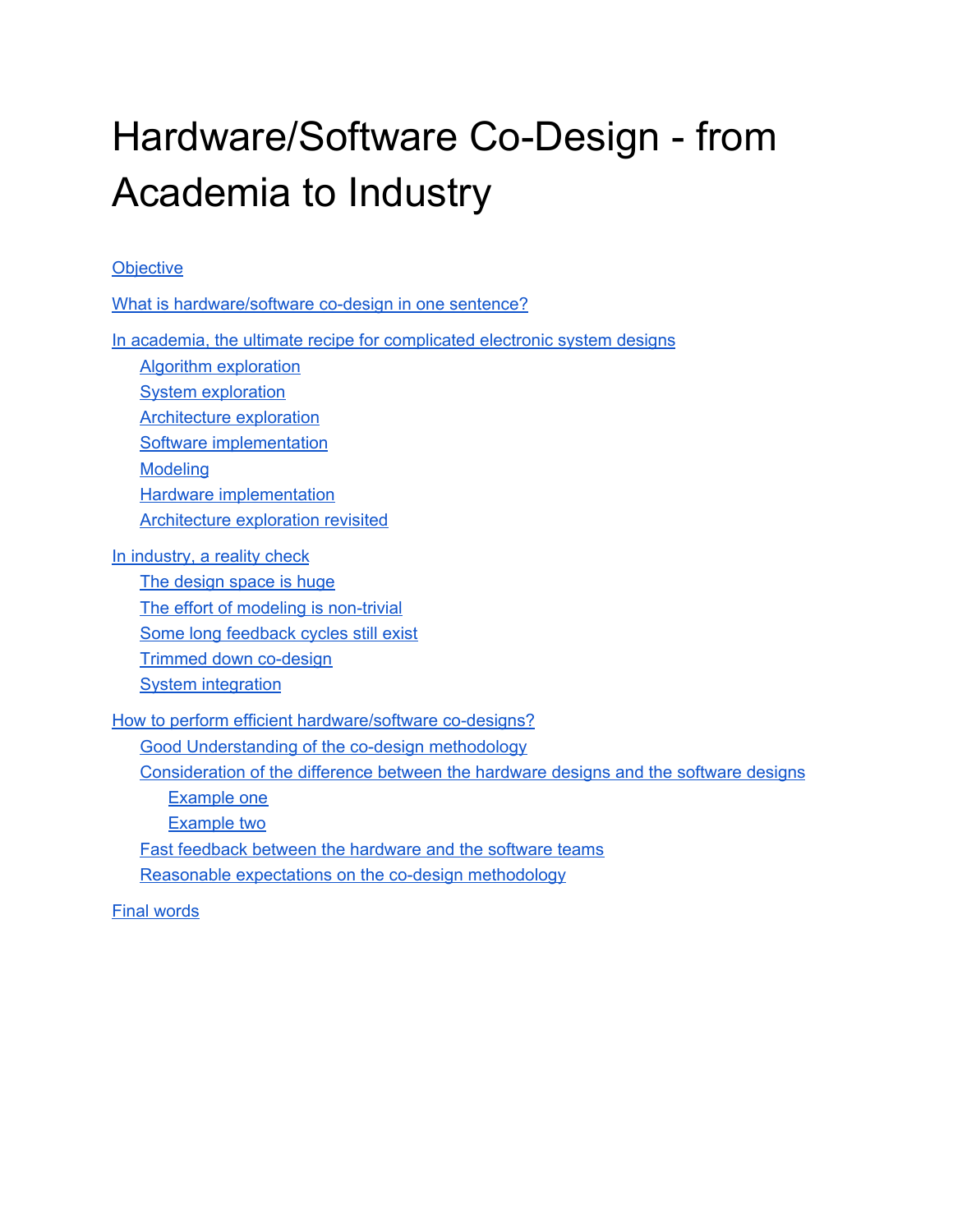# <span id="page-1-0"></span>**Objective**

Hardware/Software Co-design has been mentioned quite a bit recently. However, the exact meaning of the co-design may not be obvious to many people, and the term co-design is sometimes used to loosely refer to hardware/software collaboration or co-verification. Having a Ph.D. on hardware/software co-design, I feel it may be useful to explain what hardware/software co-design is in the classical sense; what the goal of the co-design is in academia research; what the practical state is in the industry; and how to perform efficient co-design.

After reading this article, you can grasp a high level overview of the entire system design flow, with an emphasis on the hardware design part. The co-design assumes that the software can be easily adapted to the changing hardware.

The following sections contain some technical terminologies that may not be familiar to some software engineers. I have highlighted them with some short explanation. When discussing co-design with other people, those terms are often referenced. Throwing them out in the discussion makes you a pro :)

### <span id="page-1-1"></span>What is hardware/software co-design in one sentence?

Almost all current complex electronic systems contain both the software and hardware components. The hardware components implement the atomic computation on some specific functionalities, while the software components compose the atomic computation to realize more complicated functionalities.

When designing such systems for a set of applications, it is inevitable that parts of the applications are executed directly on hardware, and parts of the applications describe the order of execution in software. The process of deciding which part falls into hardware and which part falls into software while designing a system is called **hardware/software partitioning**.

*Hardware/software co-design is a design methodology that simultaneously design the hardware portion and the software portion of a complicated electronic system from a unified specification, with the hardware and software being partitioned and re-partitioned through most of the design cycle.*

Below, I describe what the hardware/software co-design is in the ideal scenario (in academia), and how it is actually used in industry.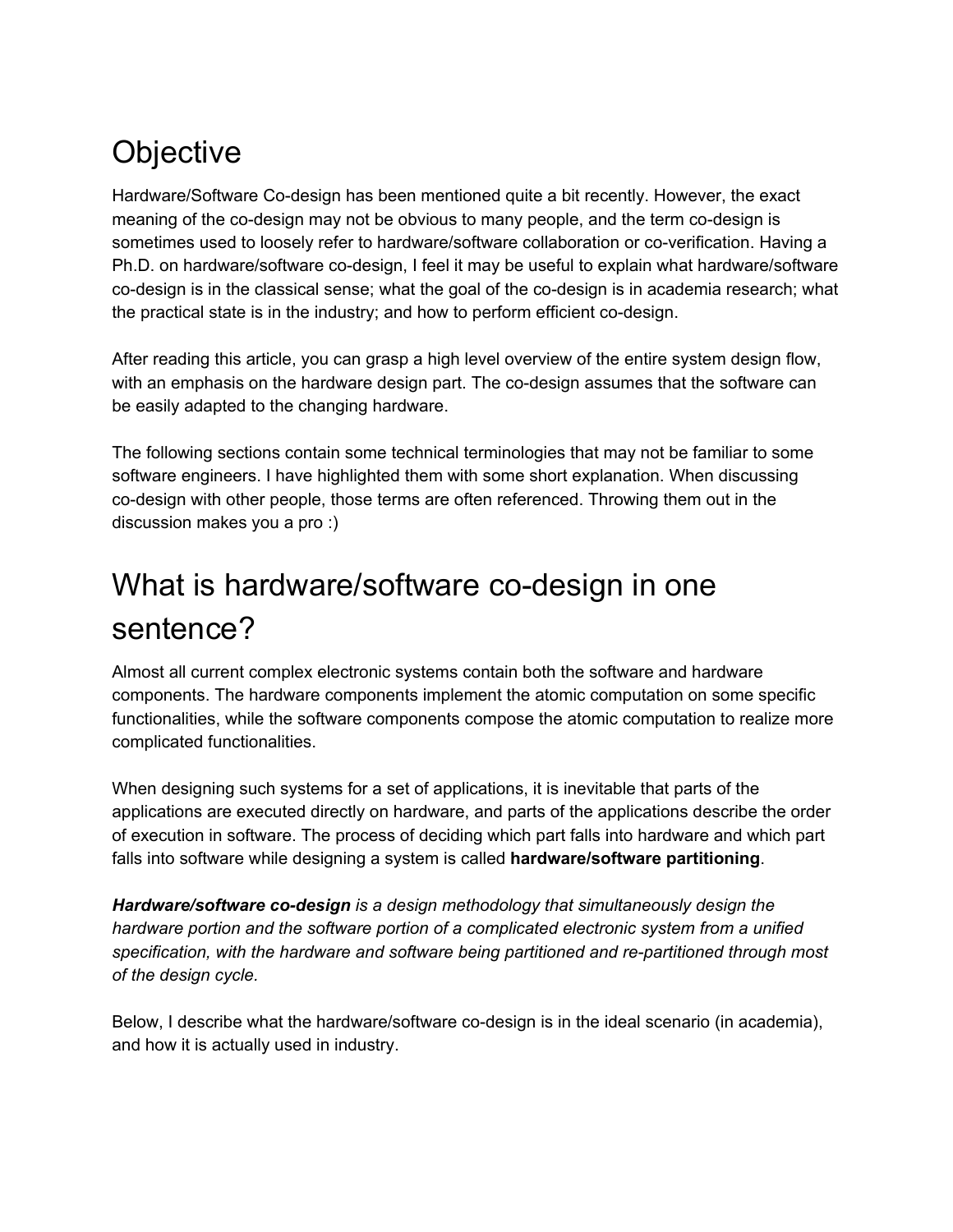# <span id="page-2-0"></span>In academia, the ultimate recipe for complicated electronic system designs

In simple electronic system designs (prior 1990), the design of the software system doesn't start until the hardware implementation is done. That creates several issues:

- The design cycle is very long since the hardware and software are designed in sequence.
- Design errors in parts of the system may not be uncovered until very late.
- Parts of the system may be over-designed or under-designed, since there is no early evaluation of the design options.

Starting early 90s, researchers are looking into designing the hardware and software in parallel and develop the co-design methodology over the years. The problem they try to solve is as follows:

*Given an application or a set of applications, design a system that satisfy two of the following three constraints: performance, power, cost (area), while optimizing the other. Additional constraints such as time to market also need to be satisfied.*

An extension of this problem is to design a number of systems that forms the pareto-optimal frontier of the performance, power, and area. **Performance**, **power**, and **area** are the three frequently referenced optimization objectives in system design, often abbreviated as **PPA**.

The main benefits of the co-design is the opposite of the earlier designs:

- The design cycle is reduced since the hardware and software are designed in parallel.
- The designs are verified early to avoid high-cost mistakes.
- The design options are evaluated early to avoid under- and over-designs.

The main drawback of the co-design is the effort. It may easily double or triple the effort of an optimal sequential design. However, since the design is unlikely to be optimal for the first time, the effort is well paid off.

In the most ideal scenario, the co-design flow is composed of the steps in the following diagram. I will explain the steps one by one.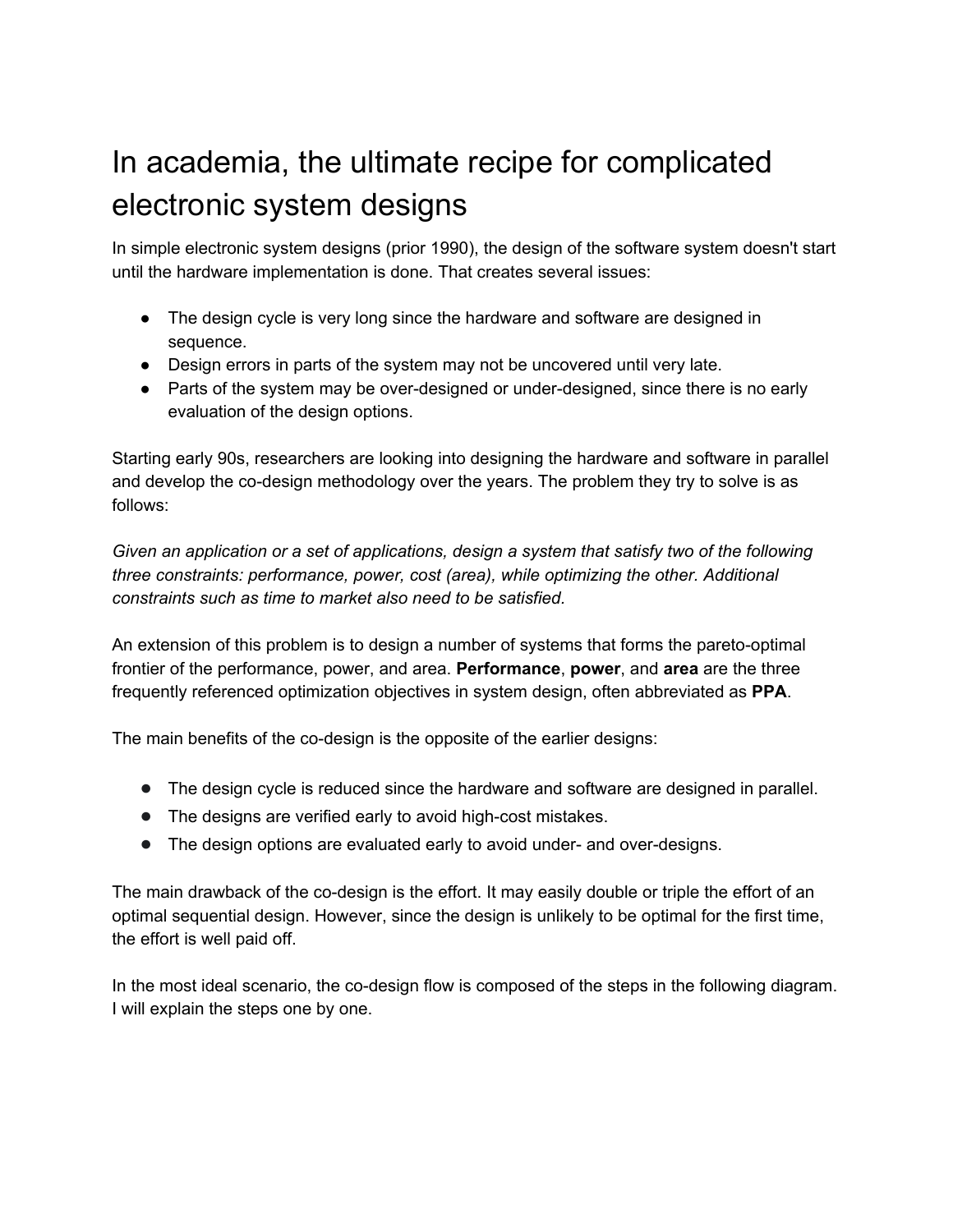

#### <span id="page-3-0"></span>Algorithm exploration

The first step is to explore the possible algorithms to implement the application. At this stage, there is no consideration of the physical hardware. In deep learning domain, deciding which ML model to use for the application belongs to this stage. Deciding whether the convolution is implemented using winograd also belongs to this stage.

### <span id="page-3-1"></span>System exploration

After the algorithms are roughly decided, the system exploration step decides the hardware/software features in order to realize the algorithms. This stage answers questions like:

- Do we need wifi, usb, serial or parallel ports etc. for this system?
- Do we need ECC or parity for memory?
- Do we need performance counters? How do we use the performance counters?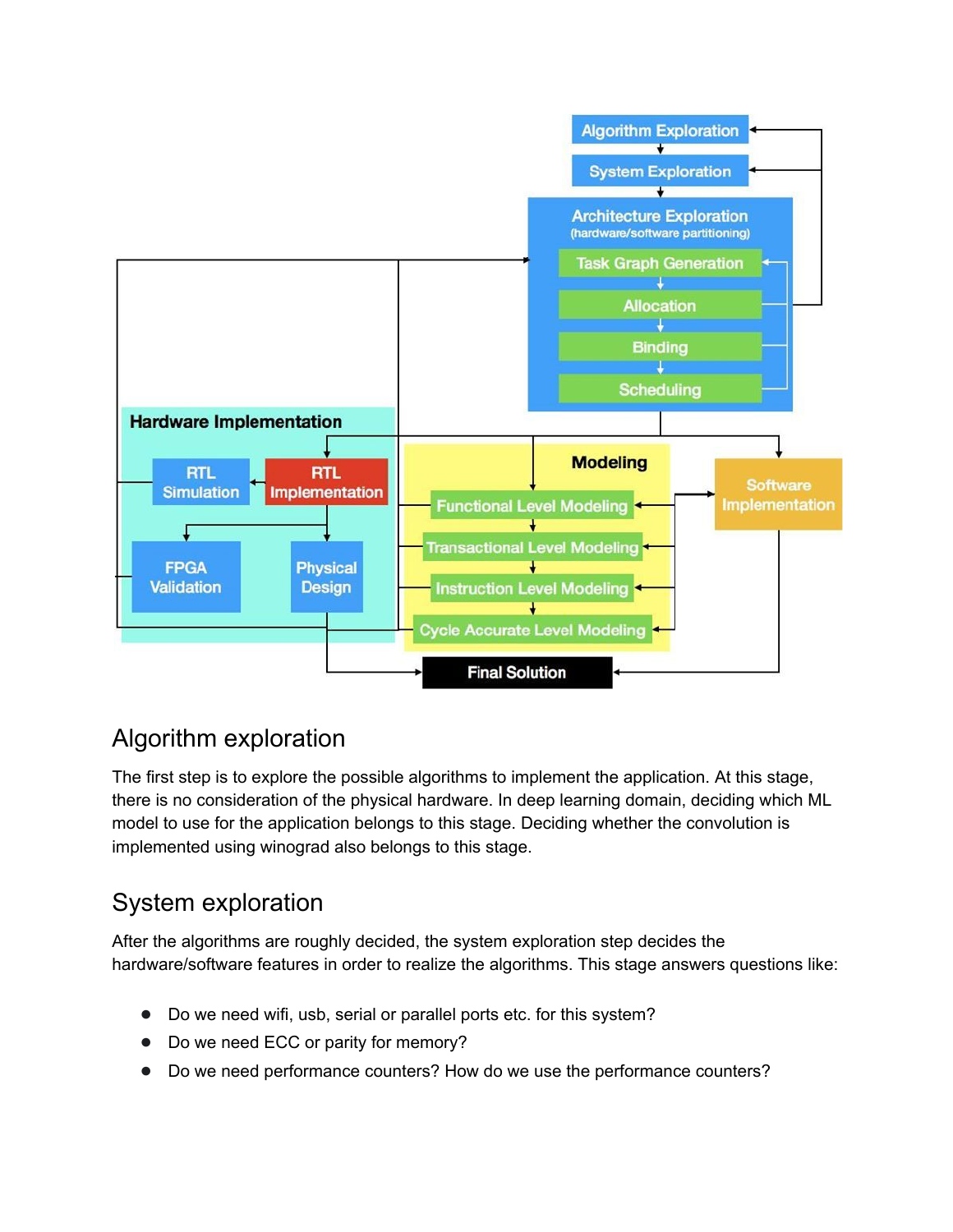It determines the features or functionalities to support in the system, but leaves how to support them in the architecture exploration stage.

#### <span id="page-4-0"></span>Architecture exploration

The next step is the architectural exploration stage. It is sometimes referred as **design space exploration** (**DSE**). This is the key stage of the co-design. In this stage, the hardware and software are partitioned. A lot of other stages (described later) provide refined inputs to this stage, so that the partition can be performed with more accurate data. If, during exploration, the algorithm is found inefficient, the design feeds back to the algorithm exploration stage and change the algorithm. The output of this stage already separates the software part and the hardware part. It also includes the schematics on how the software runs on the hardware.

This block performs the actual co-design. All the blocks below in the diagram form **hardware/software co-verification**. That is a feed forward flow with the design verified at every stage. If the design constraints are violated, however, the design is changed locally without going back to the partition part.

<span id="page-4-1"></span>Let's ignore the blocks inside it for the moment and move on.

#### Software implementation

Since the software part is already isolated, they can be implemented, by human manually or by tools automatically. If some part of the software is tied to a particular hardware, models of the software may also be generated to speed up the design verification.

### <span id="page-4-2"></span>Modeling

The hardware part is delivered to the modeling team to generate the hardware/architecture models with various accuracy. The higher the abstraction level, the simpler the model is, the faster the model runs, and a larger design space can be covered quickly (consider 10x speedup for every level up in hierarchy). The modeling serves dual purposes: the validation of the design, and the collection of the metrics for design space exploration.

- **Function level models** generate correct input/output of the hardware only, with nothing else.
- **Transaction level models** in addition monitors the actual transactions between the hardware blocks. At this level, the amount of data being transferred between the hardware blocks can be estimated. The actual runtime can also be roughly estimated with a large error.
- **Instruction level models** provide instruction level details for the processor and co-processor. The number of instructions is known and provides even more detailed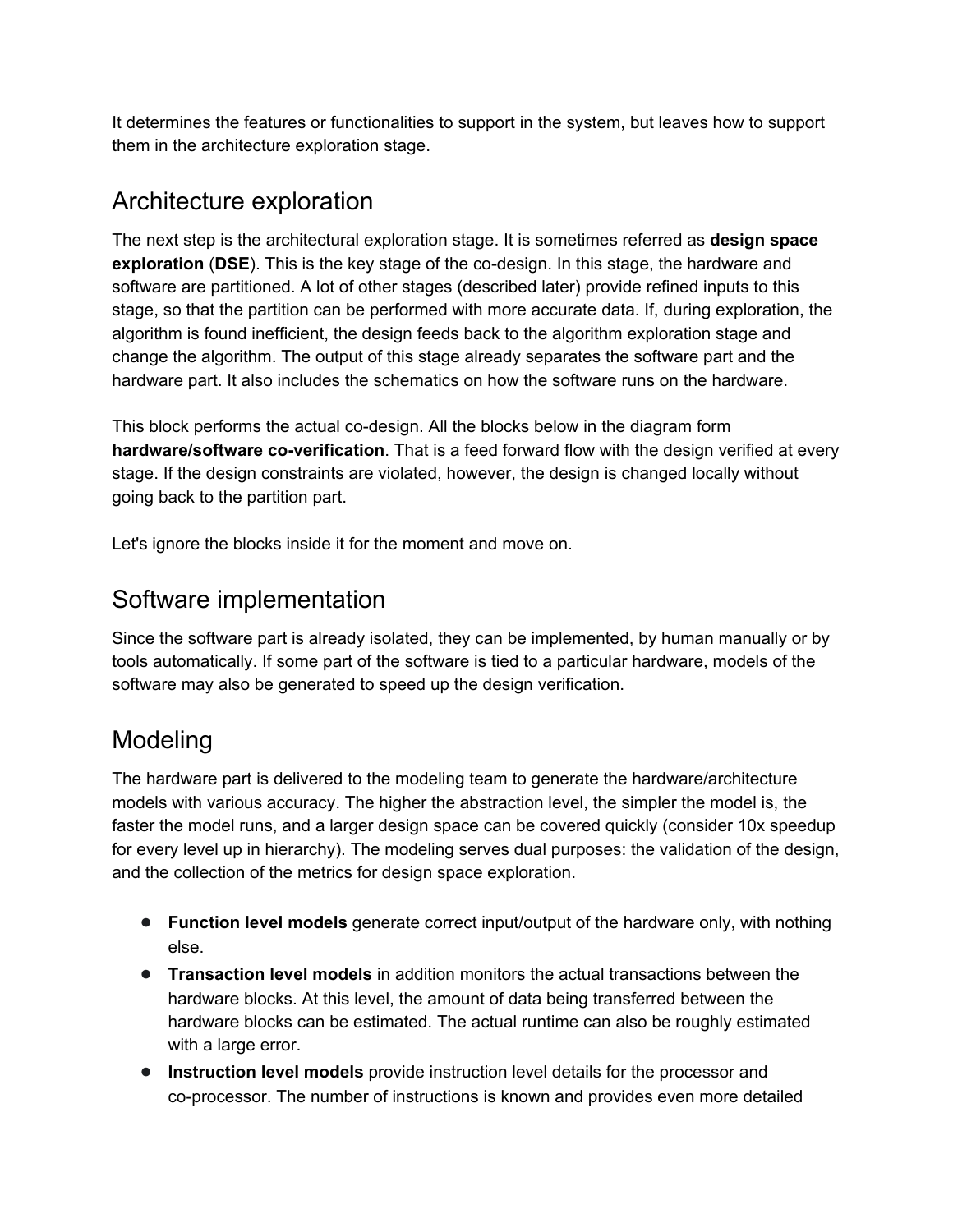estimation on the runtime. Sometimes the cache behavior can be estimated at this level also.

● **Cycle accurate level models** are most accurate, but also are the slowest. They model the system cycle by cycle.

Running those models together with the software is called **hardware/software co-simulation**. At each level, a large amount of data is fed to those models to verify that 1) the architecture generates the correct result, and 2) the performance is inline with expectation. Thus, those models also serve as verification tools in the design.

The collected data at one level are fed back to the architecture exploration stage. The architectures are refined, new models are generated, and new data are collected etc. This loop is repeated until the designer is satisfied with design, and a lower level model is used to repeat this process.

This is unique in the co-design. Except some uncommon cases (e.g. the hardware is generated from the models), the sole purpose of the modeling is to collect more detailed runtime data. None of it will be used in the final solution.

#### <span id="page-5-0"></span>Hardware implementation

Once the designer is satisfied with the design through modeling, the hardware implementation team starts to implement the actual hardware. In a lot of scenarios however, this process is in parallel with the modeling. They work on some parts less likely to be changed by the modeling first and then move to the riskier parts.

In some uncommon flow, the hardware can be implemented automatically using **behavior level synthesis** (or called **high level synthesis**), which takes a behavior description of the hardware, manually written or automatically generated during the architectural exploration, and the tools synthesize it to a lower level called **register transfer level** (**RTL**). However, this flow is not mature, and not widely adopted.

Usually the hardware team implements the RTL **HDL** (**hardware description language**) manually. Once it is implemented, the RTL code can be simulated and provides even further detailed data and thus feed back to the architectural exploration stage. The power may also be estimated at this stage with some error. Estimating power in absolute terms above this level may have limited success in restricted architectures, but in general is not very meaningful. Higher level power estimation is usually for the purpose of comparing relative quality of two architectures.

If only part of the RTL is implemented, it may still be simulated with the models for the rest of the system. That is called **mixed hardware/software simulation**.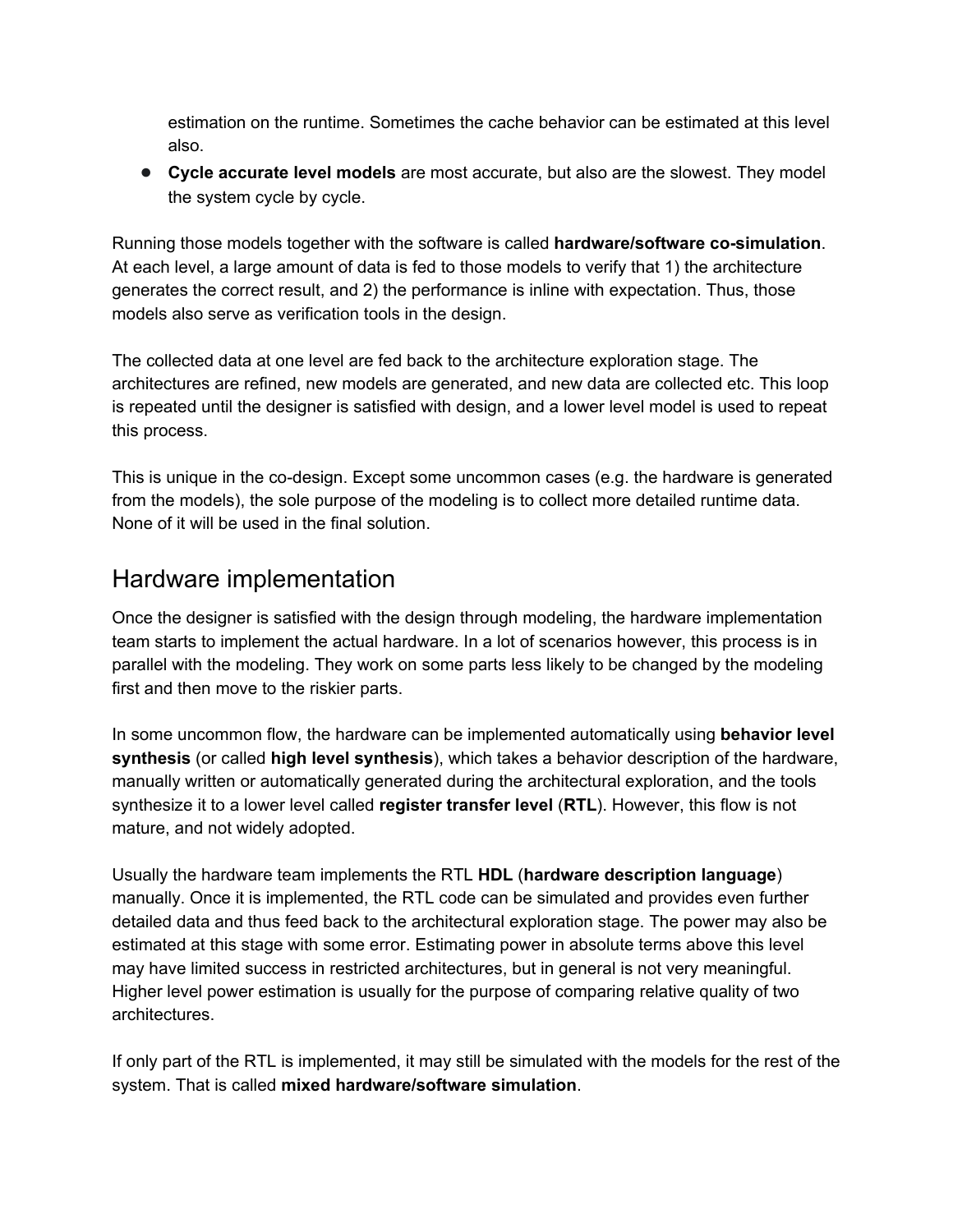The RTL code may be mapped to FPGA for validation. The result may affect the architecture of the design. It also serves as a verification tool.

The RTL code may go through the **physical design flow** (e.g. RTL synthesis to get the gate level netlist, placement and route, and signal integrity). This is quite standard in the hardware design flow so I won't explain the details, but at the end of each step, performance, power, and area can be more accurately retrieved to validate the design. If some aspects exceed the budget or the constraints get violated, first local design changes are performed to remedy the situation. If unsuccessful, the design needs to go back to architectural exploration stage to partition the hardware and software again. This is a very severe situation since the feedback loop is very long. In many cases, it means the design needs to be delayed, unless some very efficient tools are developed to cycle the entire flow quickly. Before co-design, this is the main feedback loop. With co-design, fortunately, the models at different levels can provide feedback much quicker and the likelihood of this feedback is reduced significantly.

Once all the criteria are satisfied, the software and the hardware work together to finish the complete system.

#### <span id="page-6-0"></span>Architecture exploration revisited

Understanding how the overall flow works, let's revisit the architecture exploration stage. In this stage, the design space is explored to find out the best implementation for the application.

The design space can be explored in many different ways. It can be explored manually, based on some experience and gut feel of the outcome. It can also be explored automatically via tools. Or the two can be combined together. Below, I will describe the design space exploration in a formal flow. The exploration based on experience usually intentionally or unintentionally falls into the flow anyway.

The first step is to divide the algorithmic description of the application to some densely connected parts and some loosely connected parts. A densely connected part is usually called a **task** and is treated as an entity. The loosely connected parts are the connections between the tasks. (Isn't this a clustering problem?) Usually this kind of division is done manually with some higher level understanding of the algorithmic characteristics of the application. This kind of abstraction forms a **task graph**.

Then comes the **allocation** step. In this step, the designers need to first figure out the available **processing elements** (**PEs**), which perform the actual computation on the tasks. Example of such PEs are: pre-existing (off-the-shelf) IP blocks such as RISC-V processor, DSP, GPU, CPU, FPGA, coprocessor, as well as custom hardware specifically designed for a few tasks such as hardware synthesized from the tasks. The designers also need to figure out the available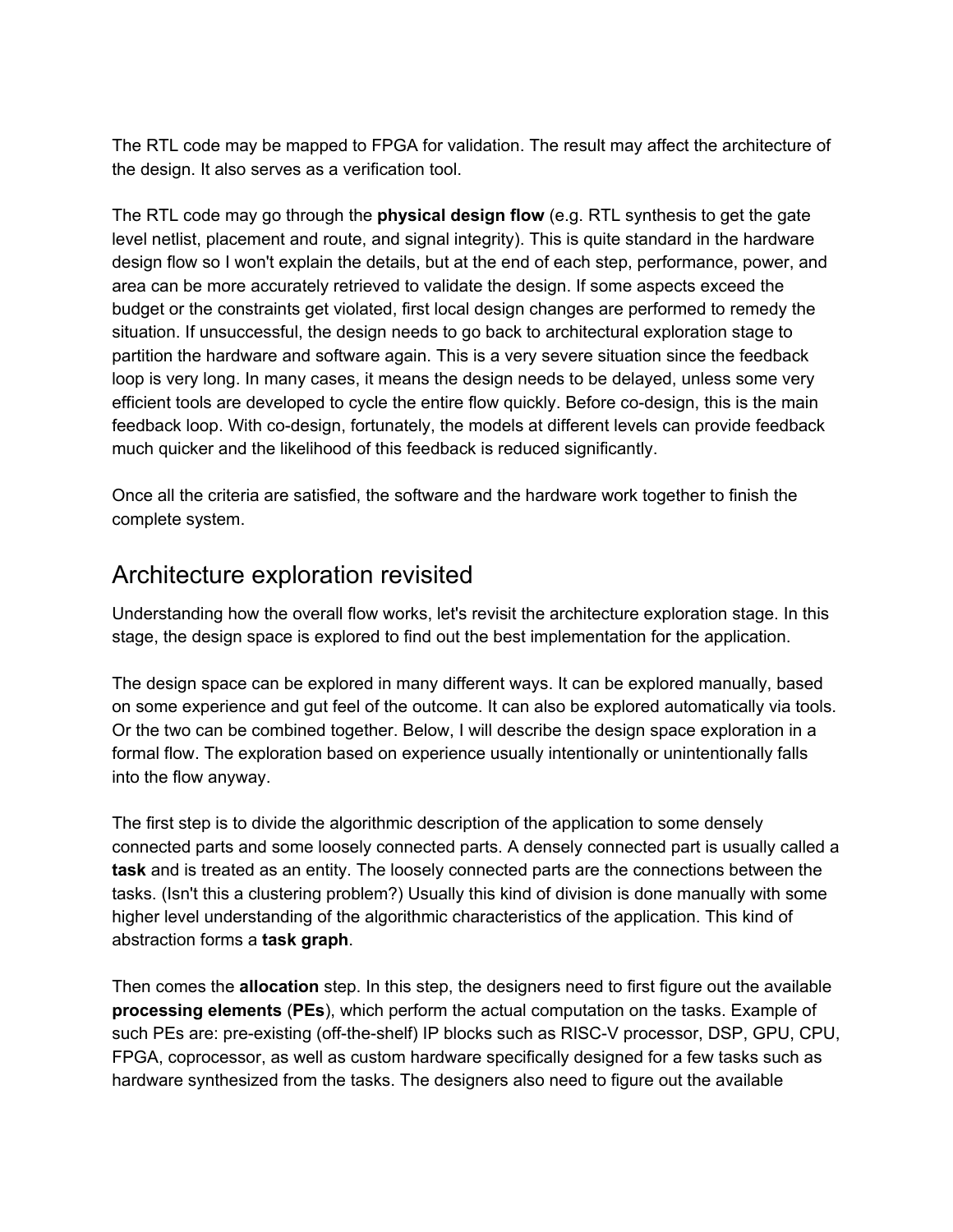connection mechanisms between the PEs, such as bus, point-to-pint, networks-on-chip, queues etc.

After that, the designers collect some metrics (performance power, area etc.) of running every task to every available PE. For each of the metrics, a table is generated with each row for one task and each column for one PE. If a PE cannot run a task, the corresponding cell value is infinite. Similar metrics are collected for the communication between each pair of PEs, and form more tables. Usually the communication cost is assumed to be only dependent on the amount of data and not on specific task. All the modeling and hardware design stages that feed back to this stage generate more detailed data in the tables.

After that is the **binding** step. In this step, the tasks are bound to the PEs, which means the PE each task runs on is determined. It is usually done by some heuristics or ML models analyzing the tables formed in the allocation step.

After that is the **scheduling** step. In this step, the sequence of running the tasks on those PEs is determined. It is also usually done by some heuristics or ML models analyzing the same tables.

Depending on the system's requirements, the binding and scheduling can be done online (the decision is made at runtime during the actual task execution), or offline (the decision is made statically regardless of the dynamic task execution situation).

The binding and scheduling can be done in sequence separately, which may have the phase ordering problem. Or, they can be addressed simultaneously in one pass iteratively, which is a much more difficult problem to solve. As an analogy, they are similar to the register allocation and instruction scheduling problems in the compiler domain.

Please note, the design space can be explored hierarchically. Within a task, the same process can be performed again to form finer grained task graphs and make finer grained trade-offs, but that result also affects the higher level coarser grained evaluations. The problem is extremely complicated.

In some setup, this architectural exploration stage is called **system level design**. If this stage is performed automatically by tools, it is called **system level synthesis**. If all (or most of) the blocks in the above diagram can be done automatically, it is called **hardware/software co-synthesis**.

I consider this stage different from **electronic system level**, which I view it as anything above RTL, verification included, which includes this stage and the modeling stages in the diagram.

So far, I've described the entire hardware/software co-design flow. Next, let's see how it is adopted in industry.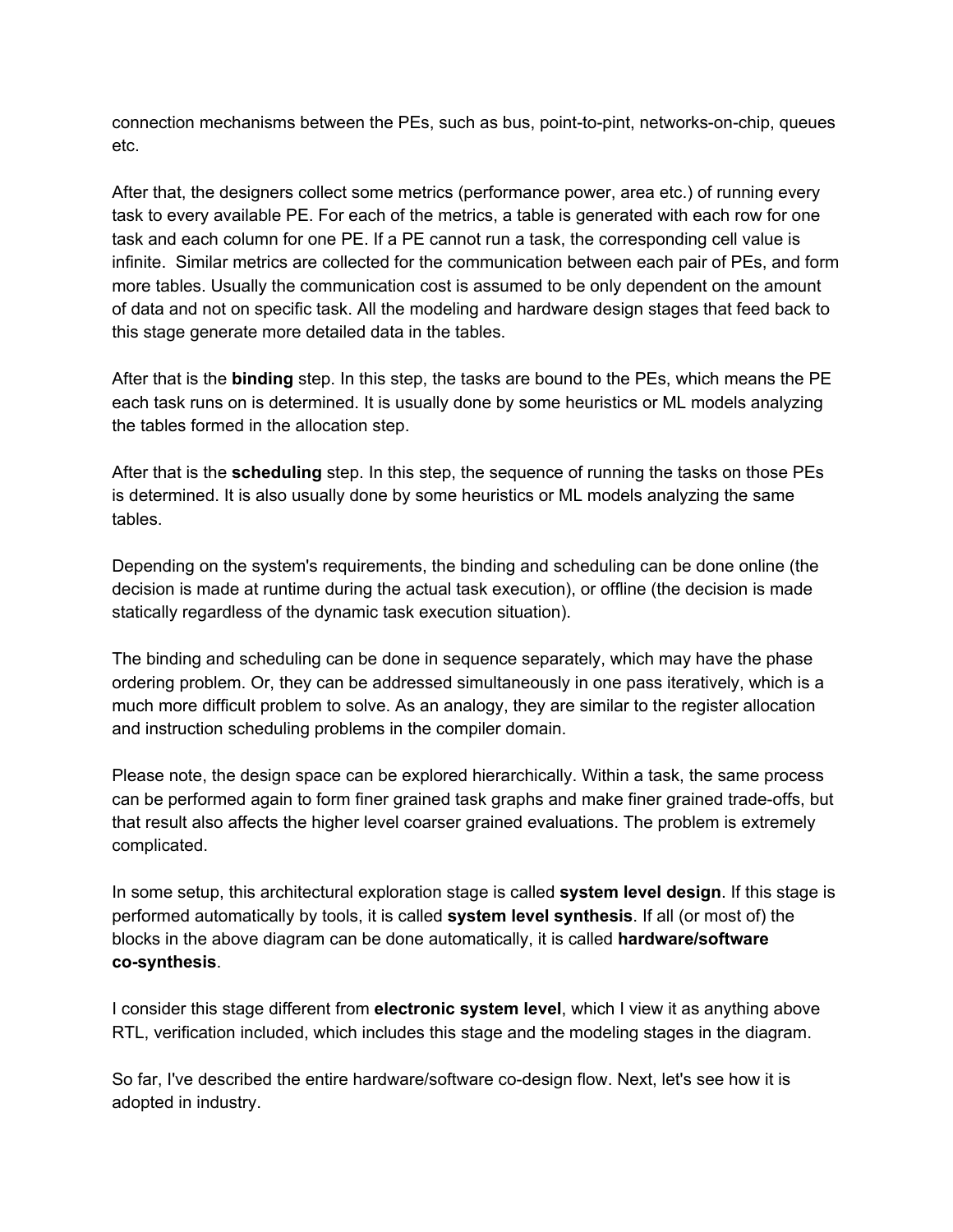### <span id="page-8-0"></span>In industry, a reality check

Even though the co-design flow has been introduced for over 20 years, the flow is still not completely adopted in the industry. On the one hand, parallel design of the hardware and the software of the system is the industry norm now a days. On the other hand, the design space exploration is still limited, mostly guided by the experience of the designers and the considerations of non-technical factors.

Over the years, the **EDA** (**electronic design automation**) industry has tried really hard to build tools to automate every block in the diagram above. They have achieved great success in the physical design, have made significant progress in the higher level modeling and verification. But they have made limited progress in the higher level design space exploration.

Below I describe what I think the challenges of the co-designs are. It is mostly based on my experience at Tensilica and reading public publications. It may not cover the entire industry landscape.

#### <span id="page-8-1"></span>The design space is huge

As I have explained earlier, tasks graphs are hierarchical. When we make the design choices concrete, it may be nailed down to three levels: heterogeneous MPSoC, DSP plus accelerators, and custom instruction extension, as shown in the figure below:

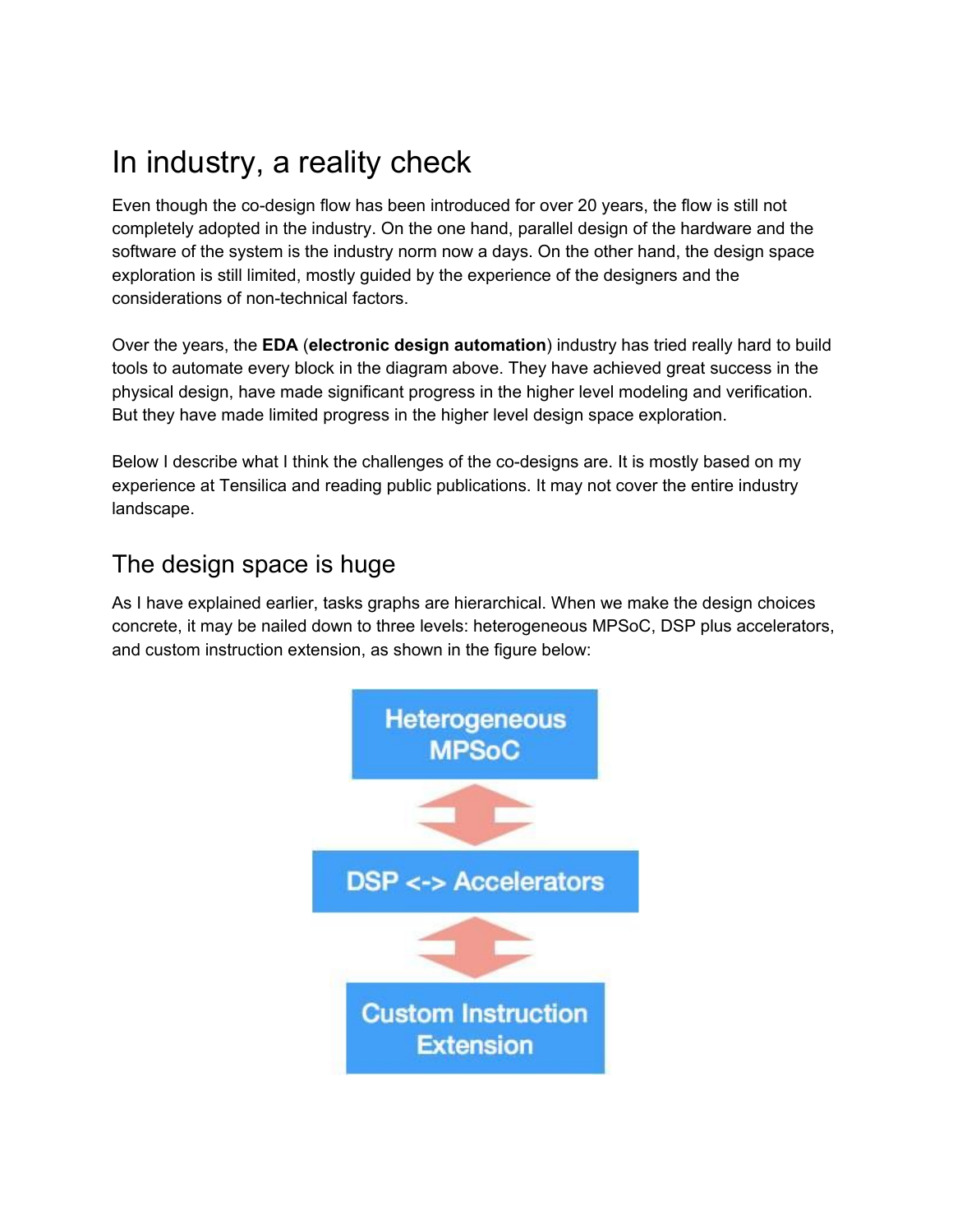At the top level, the designers need to choose from a basket of heterogeneous IPs and assemble them to a system, mapping the top level task graph to it. Whether to choose a particular IP depends on the internal architecture of the IP. The IP can be further divided into a more general purpose processor (GP, such as DSP) and one or multiple hardware accelerators serving as co-processors. Each of the tasks mapped to each of the IPs is further broken down to a smaller task graph. Decisions need to be made to decide which tasks remain in the GP and which tasks are off-loaded to the accelerators. The GP can be further divided into the basic instruction set and custom instruction extensions. Again each task mapped to the GP is divided into a smaller task graph, and some tasks are mapped to the basic instructions while others are mapped to custom instruction extensions.

In the most ideal scenario, consider the boundary of hardware and software very fluid (i.e. the hardware accelerators and custom instructions can be generated effortlessly). The boundary may flow back and force in all three levels at the same time. There is a huge design space to explore at each level alone, not to say cascading them together. The higher level decisions depend on the lower level decisions. But once the higher level decisions are changed, the lower level decisions need to be revisited. This is a big feedback loop! (This is my Ph.D. btw)

Practically, life is much simpler. Since virtually no tool exists to facilitate exploring the combined design space, companies jump to one of the levels and dig deeper in that level. For example, CEVA goes with the DSP plus accelerators approach; Tensilica goes with the custom instruction extensions approach. The system integrators have to choose one or the other, but not both. When they make those decisions, they have little data. But once they make the decisions, there is no turning back, because of the huge capital invested in the tool chains and the human cost learning the tool chains. The choice becomes a belief, a religion. This choice leaves huge design improvement opportunities on the table, but with limited time, budget and poor tool support, this is the best they can do.

#### <span id="page-9-0"></span>The effort of modeling is non-trivial

Quickly designing/generating the models at each level is critical to the fast iteration of the co-designs. However, designing the models and maintaining multiple levels of the models is very time consuming, tedious and error prone.

Usually designs start from a higher abstraction level and iterate. Once the designers are satisfied with the result, a lower level model is designed to provide more detailed data. This is where the complication starts:

- Should the designers make the effort to make sure that all changes on the design are reflected at both levels?
	- The effort is huge, when there are 4-5 different levels.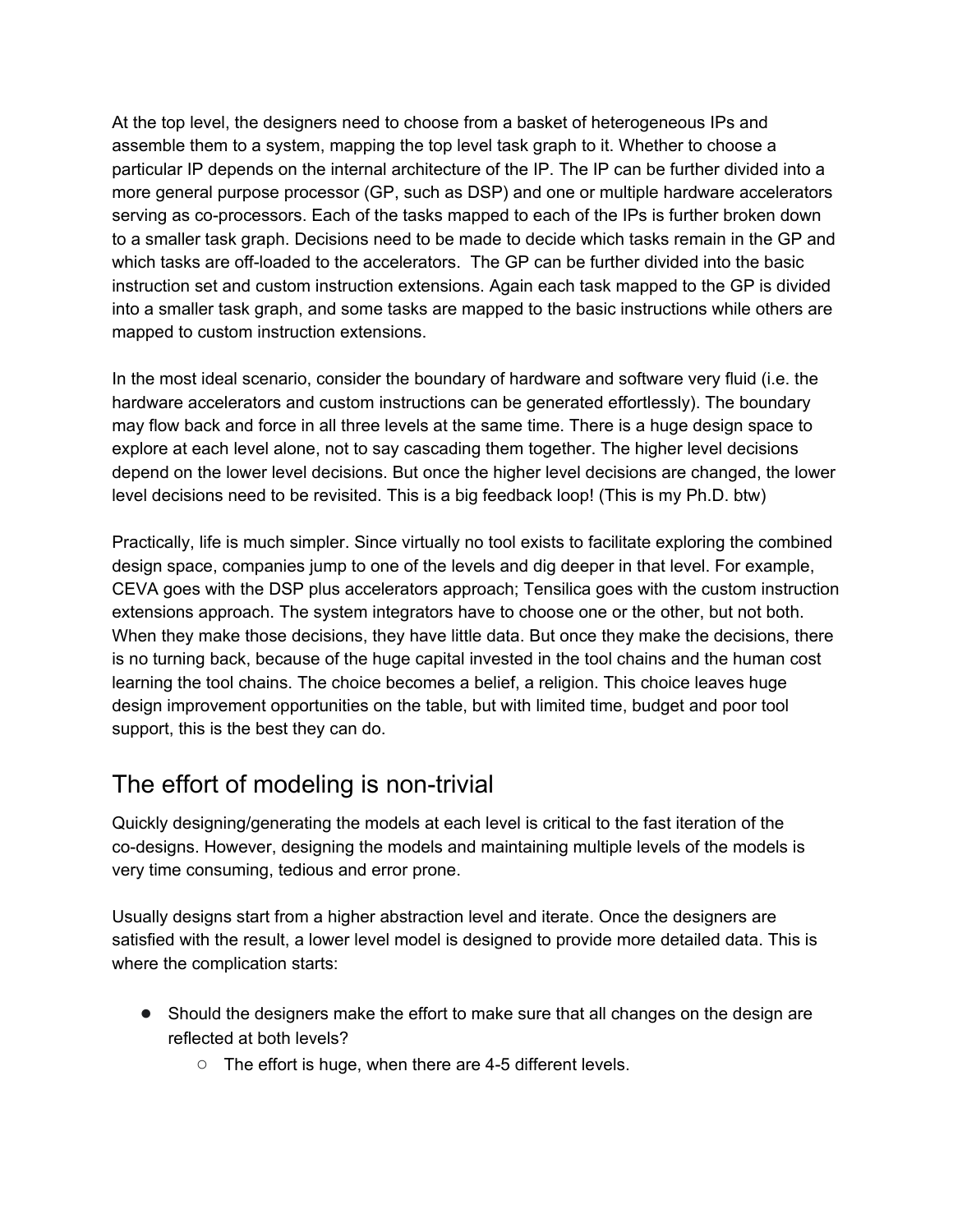- $\circ$  The effort is not well rewarded, as the higher level model no longer provides much value for the current design if no major changes to the design are needed.
	- What if there are major changes to the design?
	- What about the design of the next generation?
- Should the designers just deprecate the higher level models and focus on the lower level models alone?
	- How do we know the lower level model is designed correctly?
		- Verifying the higher level model and the lower level model with the same data is a good verification method.
		- Maybe the higher level model and the lower level model can be formally verified.
	- What about the design of the next generation?
	- What if there are major changes to the design?

Facing those problems, companies try to make the model design easier, or generate the models automatically.

**systemC** is developed to make the model design easier. It uses a top-down approach, and is more focused on **transaction level modeling** (**TLM**). Cycle accurate models can be designed and some tools can synthesize the models to the actual RTL implementation.

**SystemVerilog** combines synthesis and verification in one language. The verification can be used to model the system components and extract useful metrics. It uses a bottom-up approach and the design environment is very similar to the hardware implementation environment.

At Tensilica, the reference models of the custom instruction extensions can be written by the designers, and the cycle-accurate level, instruction level, pin level, transaction level, and function level models can be automatically generated from the reference models. The reference models can also be formally verified with the actual semantic implementation. But that only works on a small subset of the design space the Tensilica processor enables.

<span id="page-10-0"></span>Even with the tools' support, modeling is non-trivial amount of work.

#### Some long feedback cycles still exist

The goal of co-design is to enable fast iteration on the design space exploration. However, due to the deficiency of the tools, some metrics can only be extracted at lower levels. For example, it is difficult to model power above RTL; and it is difficult to measure timing (frequency) and area above gate level. They all require the actual hardware implementation to be in place to get the data. But those are the metrics we want to optimize! What do the higher levels do? They still provide useful data to make design decisions: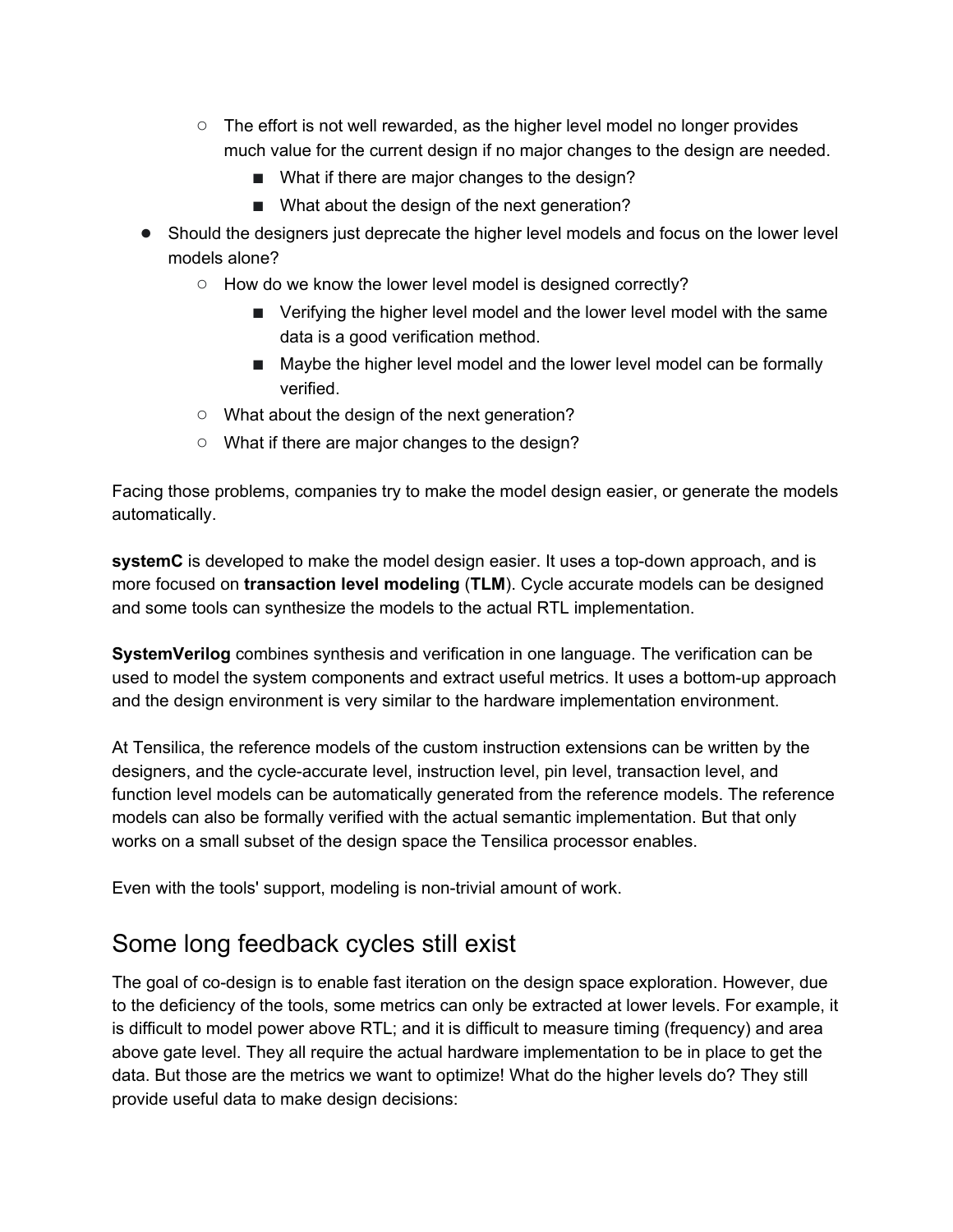- Function level: whether the design actually works.
- Transaction level: whether the amount of transferred data is reasonable.
- Instruction and cycle-accurate levels: whether the application can finish in a reasonable amount of time, assuming a target frequency.

However, the feedback path for the physical properties are still long!

There is no good solution here. Some hacky methods are used, such as implementing non-functional blocks with the ballpark of the datapath and some dummy control logic, feeding random data, just to get the frequency/area/power estimation. Some other solutions like using high-level synthesis tools to speed up the design process and retrieve the metrics are not yet mainstream.

<span id="page-11-0"></span>Tools still need to be improved to reduce the long feedback path.

#### Trimmed down co-design

Ideally, the designs should be performed proactively. Multiple designs are explored with different strengths and weaknesses. Sub pareto-optimal ones are pruned out. This, however, is not feasible without significant tool support to automate the entire design process. It is just a far fetched dream for now.

The other extreme is that the designs only contain a forward pass. The design decisions are made with limited data, mostly based on the designers prior experience. Then the designs are implemented based on the initial spec. In this case, it is not useful to perform modeling so only the hardware designs are implemented. It is still a co-design since the hardware/software are partitioned once. However, it lacks the essential feedback path and still exhibits issues in the sequential designs.

In industry, it is a common practice to perform reactive design. The designers have a vision of the system, and partition the system to software and hardware accordingly. If later the design turns out to be insufficient in some aspects, the design is first modified locally in the hardware or software side alone. If the local modifications are insufficient to compensate, the software and hardware need to be re-partitioned and the design re-implemented... and the loop continues.

Due to the implementation cost, the design space is not thoroughly explored. Thus, the experience of the designers are especially important to ensure only the most promising areas are explored. Many experienced engineers, even if they don't know the co-design methodology, can still perform reactive designs very well.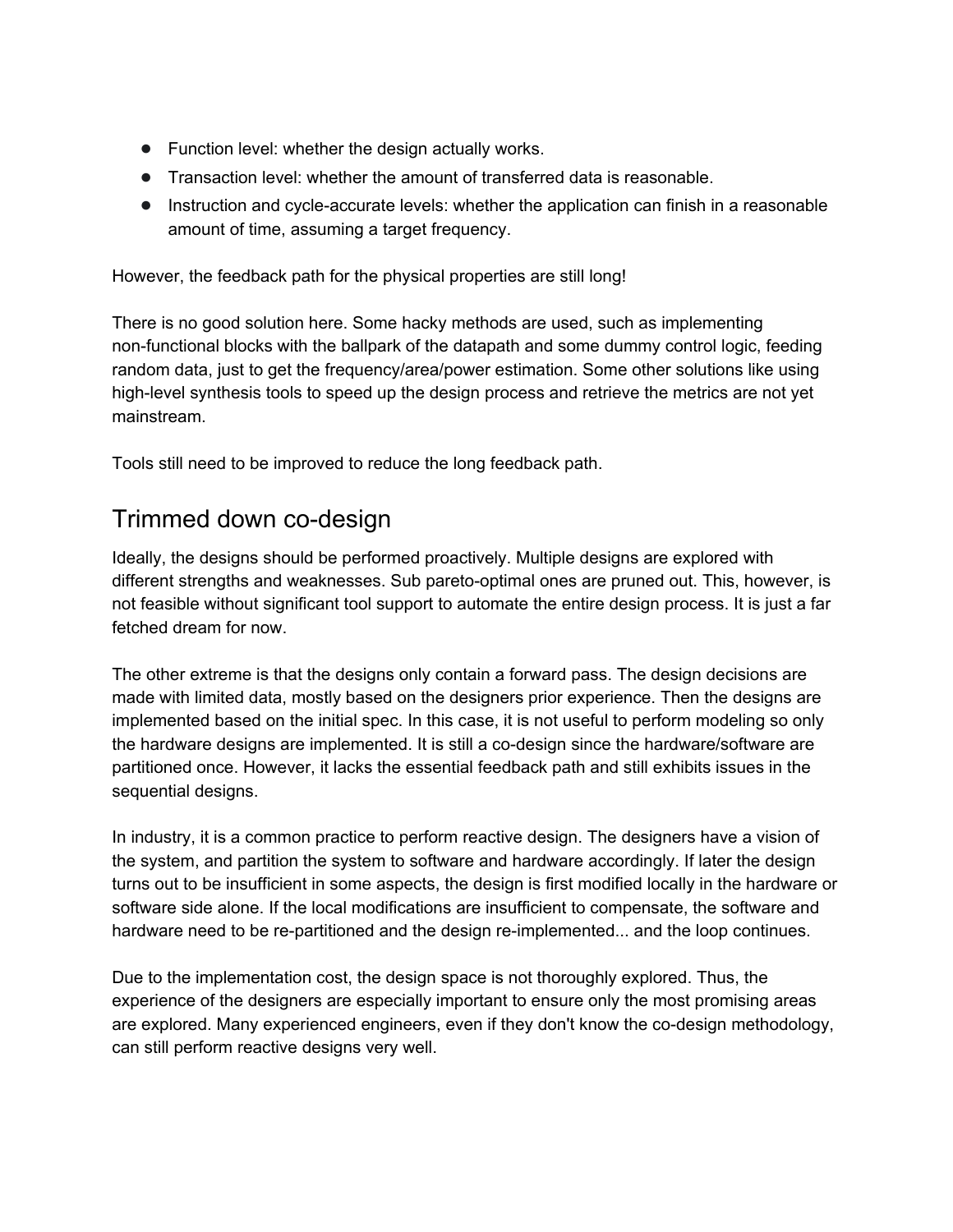### <span id="page-12-0"></span>System integration

The companies doing system integration are usually different from the companies providing the IPs. Even in very big companies, the teams doing system integration may be far away from the teams providing IPs. Thus, the integration teams don't have a lot of freedom in making the trade-offs, if they just assemble the off-the-shelf IPs together. Their input to the co-design is to decide which IP to put in the system (but that decision may not be technical). This is usually a feed forward process, deciding which IP performing which task and make sure the IP satisfies the constraints. Thus, detailed co-design usually happens inside the IP, but not in the system integration. If, one day, the hardware and software need to be repartitioned at this level, something really bad has happened.

However, the decisions the system integration team make have long lasting effect. The decision may not only influence the co-design at the IP and below levels, but also the software partners using the IPs and even the end customers of the software partners. Once the ecosystem is built in both the software and the hardware, it is very difficult to change.

The decisions of the system integrators may last multiple hardware generations. This makes the first generation product very critical to design right.

# <span id="page-12-1"></span>How to perform efficient hardware/software co-designs?

<span id="page-12-2"></span>Below I describe what I think forms the foundation of efficient hardware/software co-designs.

### Good Understanding of the co-design methodology

I have explained above the entire co-design flow with detailed description on each block. Understanding what the co-design entails is critical to the success of the co-design.

However, it doesn't mean the flow needs to be followed strictly. In industry, no one follows the complete flow. It is important to leverage the right tools on the feasible blocks and use human expertise, skill, intuition to connect the missing blocks.

It is perfectly fine to perform trimmed down reactive co-designs, as long as the risks are aware by the designers.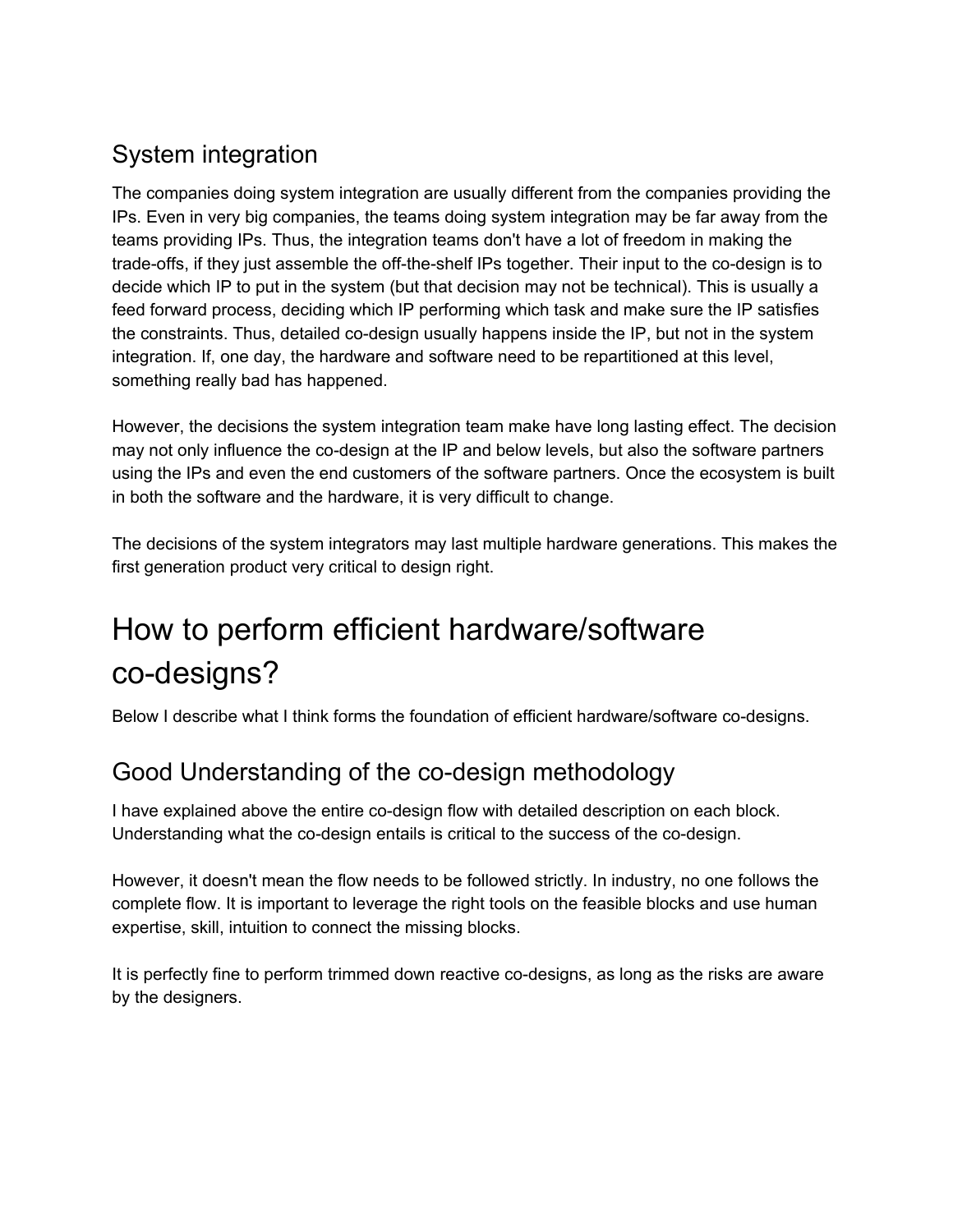### <span id="page-13-0"></span>Consideration of the difference between the hardware designs and the software designs

Hardware designs and software designs are completely different beasts. Teams at either side need to be considerate to the other side. Engineers familiar with both sides can serve as lubricants to reduce the friction and tension between the two sides.

<span id="page-13-1"></span>Here I use two examples to illustrate the differences.

#### Example one

In software, the code written is mostly sequential. Even in multi-threading code, the way of thinking is mostly sequential. Only need to consider fork, join, and semaphore in some critical parts of the code.

In hardware, however, circuit goes everywhere at the same time. The design is inherently parallel. It is against the human brain's design, which tends to think sequentially. Thus, even though people can write complicated software with ease, people have difficulty implementing a slightly complex **FSM** (**finite state machine**). The way people attack this problem is to use divide-and-conquer, to separate complex FSM to simpler FSMs. Then for simple FSM, a lot of smart engineers get together to draw the **state transition diagrams**, waveforms, and review them again and again. They build a big verification team to simulate the module with all kinds of inputs, especially the boundary inputs. In some critical parts, they even have a separate group of people designing the same FSM independently and formally compare the two.

As a side note, a less obvious benefit (and less appreciated benefit by the customers) of the Tensilica's approach to hardware design is that it eliminates the FSM design part, which is the most error prone part of the design. The designers only need to think sequentially on the datapath. That make it possible for a software engineer to write reference hardware code.

#### <span id="page-13-2"></span>Example two

In software, engineers are very savvy, and want to use the most updated tools and languages. It is not uncommon for people to use C++11 or C++14 features. The cost of error in software is very low and people use a try and fix approach.

In hardware, engineers are very conservative. The most recent tools means the tools having most bugs. It is not uncommon for hardware companies to stay one, two, or even three generations behind.

Three or four years ago at Tensilica, I once used a simple frontend Verilog2001 construct, thirteen years after the language standard was released, and that was the officially supported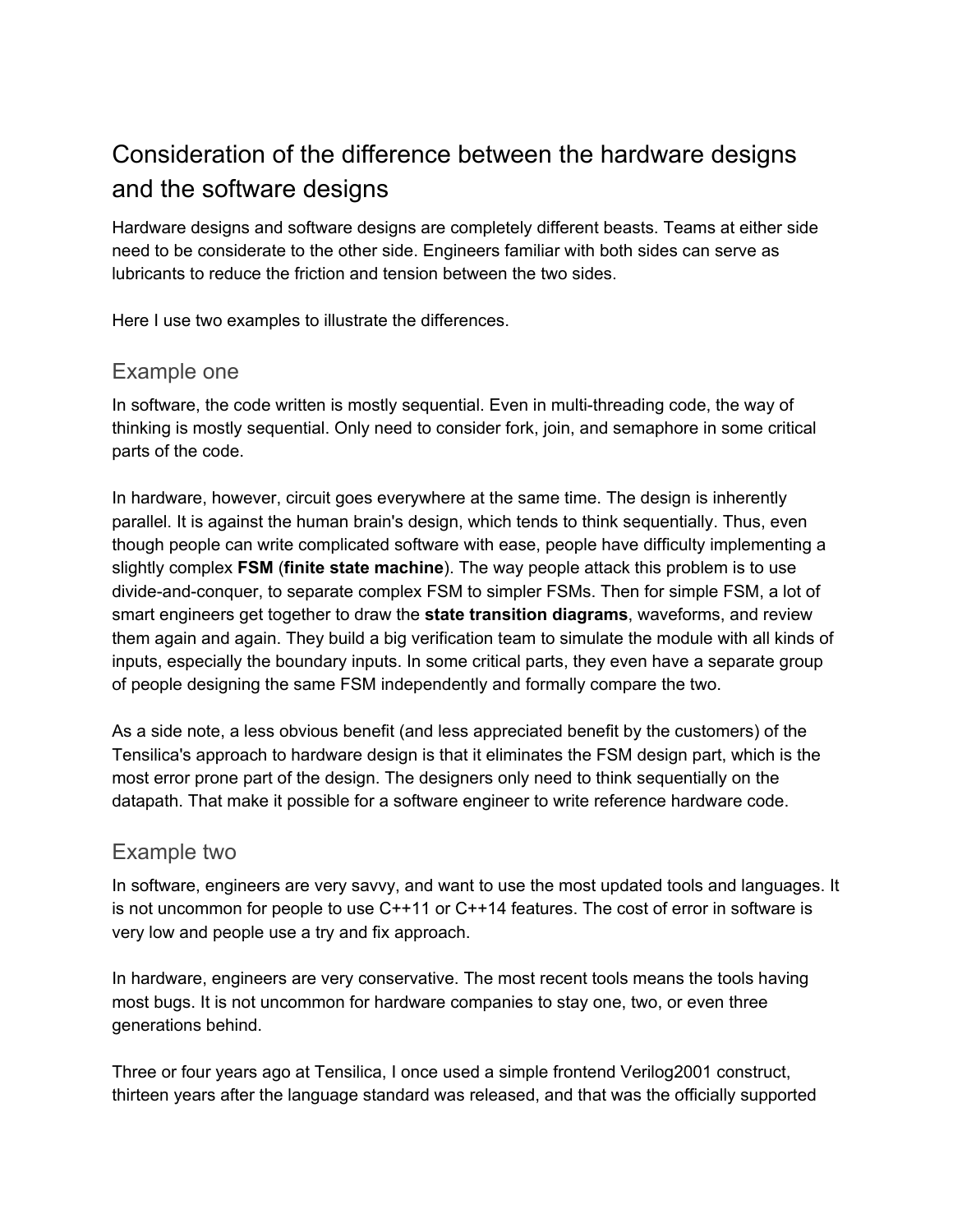language by the company. However, it triggered a heated discussion within the company. Then it was found out that some part of the vendor tools did not support that construct. The RTL simulation speed was ten times slower. When that piece of code appeared in the critical path after synthesis, everyone blamed the usage of that "new" construct. I had to reluctantly revert back to use the Verilog95 standard.

The lesson I learned from the experience was that the EDA tools might not be polished even decades after the language was adopted. So, stick with the oldest, most used features of the language.

This problem is usually not severe in the established hardware companies, but it might be a challenge for a software centric company entering hardware design for the first time.

#### <span id="page-14-0"></span>Fast feedback between the hardware and the software teams

The goal of the hardware/software co-design is to facilitate fast metric data collection and fast design space exploration at the cost of the extra modeling work. The communication channels between the hardware and software teams need to be smooth. It is better to have at least one person understanding both sides to attend meetings on both sides. Distill the requirements and the collected data, and pass them to the other side appropriately and efficiently.

#### <span id="page-14-1"></span>Reasonable expectations on the co-design methodology

Co-design is not a silver bullet that can handle everything. It is more of a guidance that needs to be refined and re-tuned in every concrete situation. With the limited tool support, the co-design methodology is ad-hoc carried out in the industry. It cannot replace the experience of the engineers. On the contrary, it exemplifies the need of experienced engineers in the whole process.

### <span id="page-14-2"></span>Final words

In ISSCC 2018, David Patterson projected the future of processors is to go domain specific. That kind of architectures have been practiced in the embedded area for many years. But with the whole industry shifting towards that direction, such architectures will be in the spotlight once again.

The resurgence of the domain specific architectures may also mean the resurgence of the hardware/software co-design flow, which is a perfect flow to search the design space for a few carefully selected algorithms.